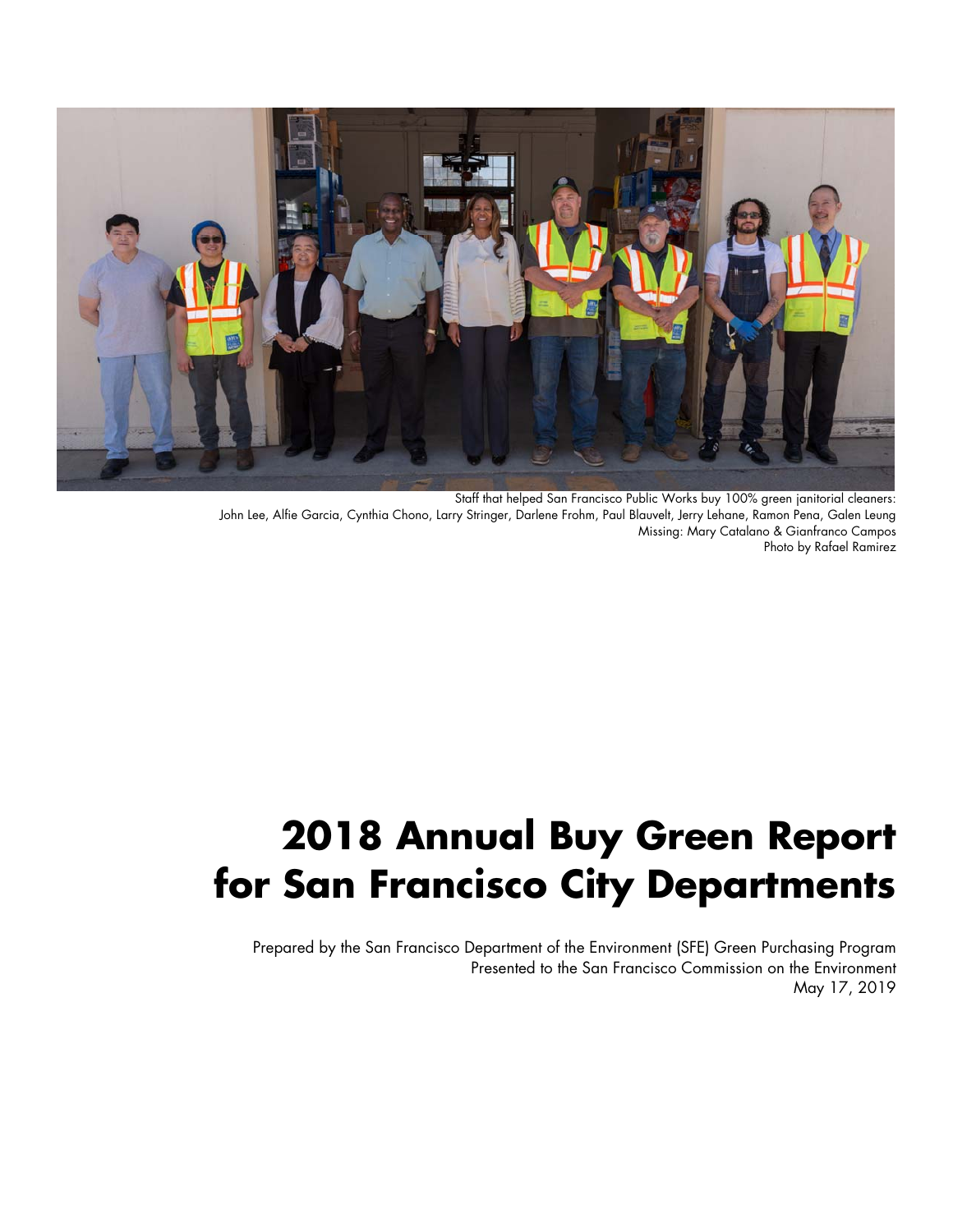# Contents

| $\mathbf{II}$ .<br>III.<br>V.<br>8<br>9 | Ι.  |  |  |
|-----------------------------------------|-----|--|--|
|                                         |     |  |  |
|                                         |     |  |  |
|                                         |     |  |  |
|                                         |     |  |  |
|                                         |     |  |  |
|                                         |     |  |  |
|                                         |     |  |  |
|                                         |     |  |  |
|                                         |     |  |  |
|                                         |     |  |  |
|                                         |     |  |  |
|                                         |     |  |  |
|                                         | IV. |  |  |
|                                         |     |  |  |
|                                         |     |  |  |
|                                         |     |  |  |
|                                         |     |  |  |
|                                         |     |  |  |
|                                         |     |  |  |
|                                         |     |  |  |
|                                         |     |  |  |
|                                         |     |  |  |
|                                         |     |  |  |
|                                         |     |  |  |
|                                         |     |  |  |
|                                         |     |  |  |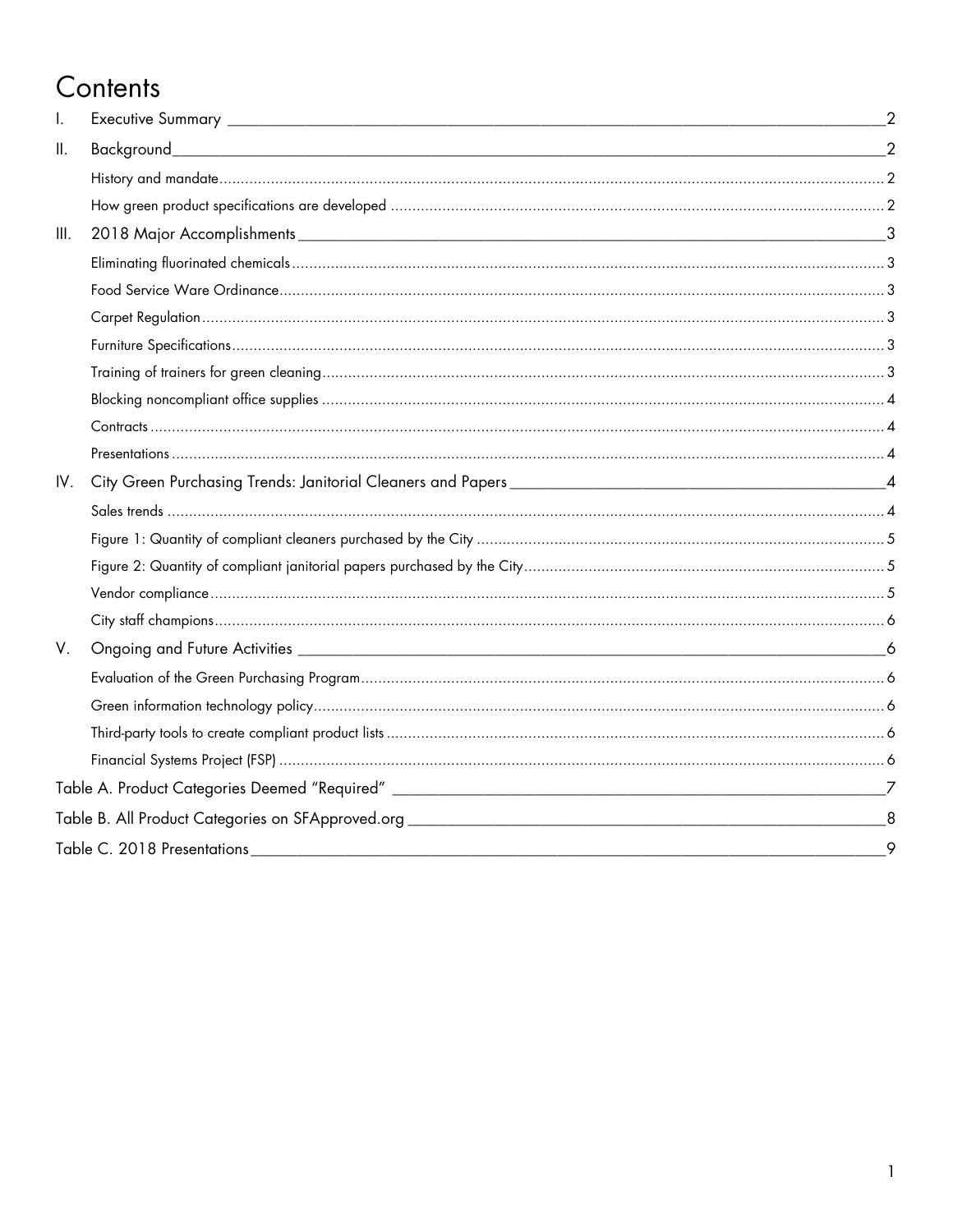# **I. Executive Summary**

Several San Francisco City ordinances, most notably the *Environmentally Preferable Purchasing Ordinance* (EPPO), require that City departments purchase only environmentally preferable or "green" products under certain circumstances. The EPPO requires that the San Francisco Department of the Environment (SFE) implement the ordinances' mandates, which include filing this annual "Buy Green" report.

Major accomplishments of SFE's Green Purchasing Program during calendar year 2018 include the enhancement of purchasing requirements and compliant product lists for carpet, furniture, paints, office supplies, and single-use foodware. Many of these requirements are among the strictest in the nation, particularly those that include the elimination of hazardous fluorinated chemicals. Additionally, SFE enlisted a national authority on green custodial practices to present the City's first training-of-trainers on green cleaning and green cleaning products. This training included the development of online training modules aimed at custodial supervisors.

Sales reports show that the percentage of green janitorial cleaning products purchased increased from 47% in 2015 to 62% in 2018, while for janitorial papers (paper towels, toilet seat covers, toilet tissue) the percentage decreased from 96% in 2015 to 93% in 2018. In all, 85% of janitorial product purchases were green in 2018.

Ongoing and new green purchasing activities include further expansion of green furniture resources; revisions of the City's purchasing criteria for information technology equipment; researching more efficient tools for identifying compliant products; implementing program improvements recommended by an independent consultant; and collaborating with the City's Financial Systems Project (FSP) to integrate green purchasing into everyday procurement operations.

# **II. Background**

# **History and mandate**

Green products are less toxic, more energy efficient, more recyclable and/or compostable, have higher levels of recycled content, and have less impact on climate change than comparable alternative products. The EPPO, also known as the Precautionary Purchasing Ordinance (Environment Code, Chapter 2), was passed in 2005 and is the umbrella ordinance governing procurement of green products. The Green Building Ordinance (Env. Code, Chapter 7) extended green purchasing requirements to interior finishes of City construction projects, including furniture, carpets, and paints. SFE leads the implementation of these mandates through its Green Purchasing Program, in collaboration with OCA and other City departments. Information on environmental purchasing requirements is maintained on the SFApproved.org website.

# **How green product specifications are developed**

SFE works with City departments and OCA to develop green requirements for targeted City commodity and service contracts. These requirements range from standards or ecolabels, such as Energy Star or Green Seal, to more detailed, independently developed technical specifications. In keeping with the Precautionary Principle Ordinance (Environment Code, Chapter 1), SFE seeks to prevent harm from certain products; conduct assessments of safest alternatives available to fulfill the same product function; and take a full-cost, life-cycle view of product costs and impacts.

The Green Purchasing Program seeks to identify product criteria that satisfy three goals:

- Performance. Do compliant products work well? Are they durable and efficient? (Primarily addressed by product users)
- Impact. Do the products minimize impacts on worker health, public health, and the environment?
- Cost. Are compliant products cost-effective, including production, use and disposal phases? (Primarily addressed by OCA)

SFE also educates City departments on green purchasing resources and mandates. The SFApproved.org website is the central repository of green products and purchasing criteria. Product categories are classified as either "Required" or "Suggested," which are defined as follows: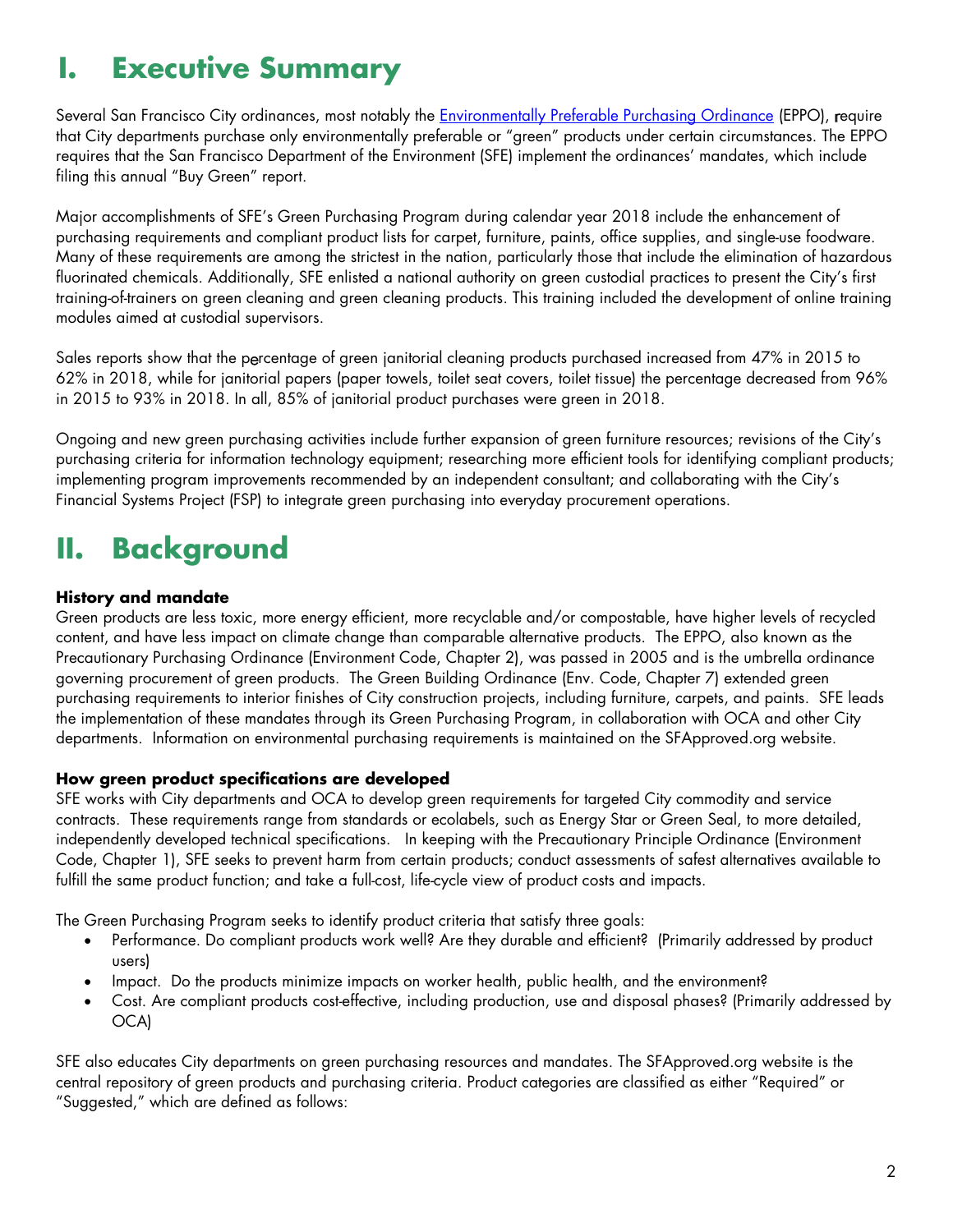# $\vee$  Required

For "Required" product categories, City staff may only purchase products that meet Required specifications (Table A). Listed products meet all three goals above and usually have discounts on citywide term contracts. There are currently 34 product categories that are Required. See Table A for a list of all Required categories.

# $\vee$  Suggested

City staff are encouraged to buy products that meet Suggested environmental specifications and rate them at SFApproved.org, to help determine which products should be included in future contracts. SFE has researched impacts of these products, but more work may be needed on cost and/or performance goals. There are currently 43 Suggested product categories. See Table B for a list of all product categories.

# **III. 2018 Major Accomplishments**

# **Eliminating fluorinated chemicals**

In collaboration with other institutional purchasers nationwide, SFE is working to restrict more than 4,700 Teflon-like chemicals (per- and poly-fluoroalkyl substances, or PFASs) that are commonly added to products for their non-stick, stain-, water-, and grease-resistant properties. PFASs are associated with obesity and cancer, are extremely persistent, and can sometimes migrate out of products into our food and bodies. A wide range of products contain these chemicals; thus far San Francisco has focused on foodware, carpet, and furniture.

# **Food Service Ware Ordinance**

The Single-Use Foodware Plastics, Toxics, and Litter Reduction Ordinance amends Environment Code Chapter 16 by mandating the elimination of fluorinated chemicals from foodware products; requiring that single-use food service accessories be available only upon request or at self-service stations; and requiring reusable beverage cups at events on City property. The new ordinance's definition of "compostable" prohibits the use of PFASs for compostable products starting in January 2020. Environmental specification language reflecting the ordinance amendments was incorporated into the current Disposable Food Containers, Utensils and Service Items Contract. SFE began researching compostable foodware to identify products that are PFAS-free, and posting them at SFApproved.org/foodware.

# **Carpet Regulation**

After almost two years of work, SFE adopted a carpet requidion that is among the strictest in the nation. The regulation applies to all City purchases and includes, among other requirements, a restriction on broadloom (rolled) carpet and cushion-backed carpet tiles, a requirement for minimum recycled content and Cradle-to-Cradle Silver certification, and a ban on additional toxic chemicals including PFASs. SFE staff assembled lists of over 100 compliant carpet tile lines and eight compliant carpet adhesives, available at SFApproved.org/flooring-carpets-adhesives. SFE also prepared carpet tile template specifications for easy inclusion in construction project manuals. San Francisco's carpet regulation has received considerable attention from institutional purchasers nationwide and has been the focus of several webinars and conference sessions.

# **Furniture Specifications**

SFE began researching environmental specifications for furniture in 2017. SFE engaged City stakeholders and surveyed major manufacturers for compliant products – a complicated task due to the many product subcategories and materials. The City's "Suggested" furniture specifications prohibit many toxic chemicals and require Forest Stewardship Council (FSC) certified wood. SFE created a list of over 200 compliant furniture and textiles at **SFApproved.org/furniture** in a "greengreener-greenest" format. The base level of "green" reflects the City's 2017 ordinance banning toxic flame retardant chemicals in all upholstered furniture and certain children's products sold in San Francisco. SFE is currently working with OCA to incorporate its specifications into City contracts.

# **Training of trainers for green cleaning**

SFE regularly convenes "green teams" of City staff who are advised of green purchasing efforts in specific product categories. Convenings also support the department's aim to build a network of department champions promoting these efforts. The Custodial Products Green Team has been meeting for over 13 years and has been instrumental in developing realistic contract requirements for janitorial cleaners and paper products. SFE hired Stephen Ashkin and Associates – a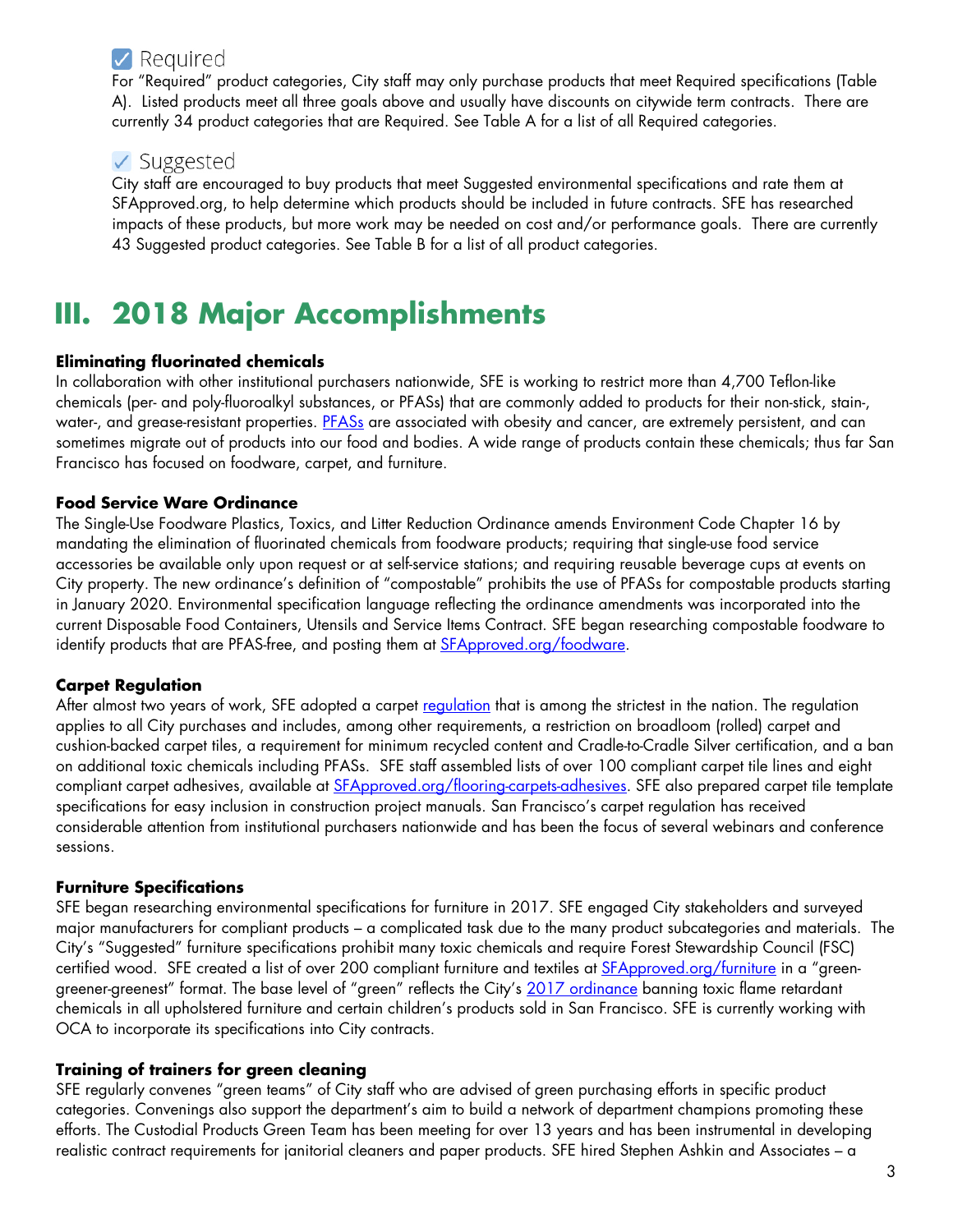prominent authority on "green cleaning," – to create the City's first training-of-trainers on the subject. Part of this effort involved creating a series of Powerpoint modules that can be employed by custodial supervisors in training their staff. Twenty-seven custodial supervisors completed the training-of-trainers and SFE is now following up with them to provide enhancements and multilingual versions of the materials.

# **Blocking noncompliant office supplies**

SFE continued to work with the City's office supplies vendor and OCA to ensure that thousands of noncompliant office supplies are blocked from the online office supply store used by City departments. Noncompliant products contain toxic ingredients or do not meet the City's requirements for recycled content, or otherwise do not comply with existing green purchasing requirements. The current office supplies contract was put in place in August 2016 and was the City's first effort to place the responsibility for blocking products on the contracted vendor.

# **Contracts**

Throughout 2018, SFE staff worked with OCA staff to provide specifications and contract language for upcoming Citywide term contracts. In 2018, SFE staff worked on Citywide contracts for electrical supplies, furniture, janitorial supplies, lamps & ballasts, and office supplies. In addition, SFE staff worked with SFO on a Departmental foodware Request For Information and paint contract; with SFMTA on a paint contract; and with 49 South Van Ness Ave construction project on furniture specifications.

# **Presentations**

In addition to working with OCA and individual departments, SFE delivers presentations to City staff to educate them about the Green Purchasing Program, EPPO requirements, and how to find compliant products through SFApproved.org. The Green Purchasing Program gave 16 presentations and trainings to 732 people in 2018, including two national events (see Table C).

# **IV. City Green Purchasing Trends: Janitorial Cleaners and Papers**

# **Sales trends**

The Green Purchasing Program's primary performance metric is the percentage of green products purchased in each product category, calculated in dollars. Vendors are contractually required to submit sales reports that Green Purchasing staff analyze to measure success. This evaluation is time- and resource-intensive, and therefore SFE selects a subset of product categories to track each year, on a rotating basis. This year we focused on janitorial cleaners and papers. The trends are summarized in Figures 1 and 2.

The percentage of compliant, green janitorial products the City bought:

- Increased for cleaners, from 47% in 2015 to 62% in 2018—returning to 2013 levels.
- Decreased slightly for papers (paper towels, toilet seat covers, toilet tissue), from 96% in 2015 to 93% in 2018.

Overall, \$1,842,594 in green products and \$312,631 in prohibited products were purchased by the City, which means that the City bought 85% green janitorial products in 2018. Total expenditures for contracted vendors increased from \$1,338,936 in 2015 to \$2,155,567 in 2018.

The data reveal that certain kinds of green cleaning products were purchased in surprisingly small quantities; general purpose cleaners and glass cleaners, for example, accounted for only \$5,564 and \$2,749 in sales, respectively, although these should be commonly used products. This suggests that departments may be making significant purchases from other vendors that are not on the citywide contract. These purchases remain unquantified.

The Custodial Products Green Team was consulted on the reasons behind these trends. They cited four major factors:

 The selection of products available on the current citywide term contract is too narrow. New products, or newer versions of contracted products, are not available under the contract without a contract amendment. Team members requested a catalog-style contract in the future, with more variety available.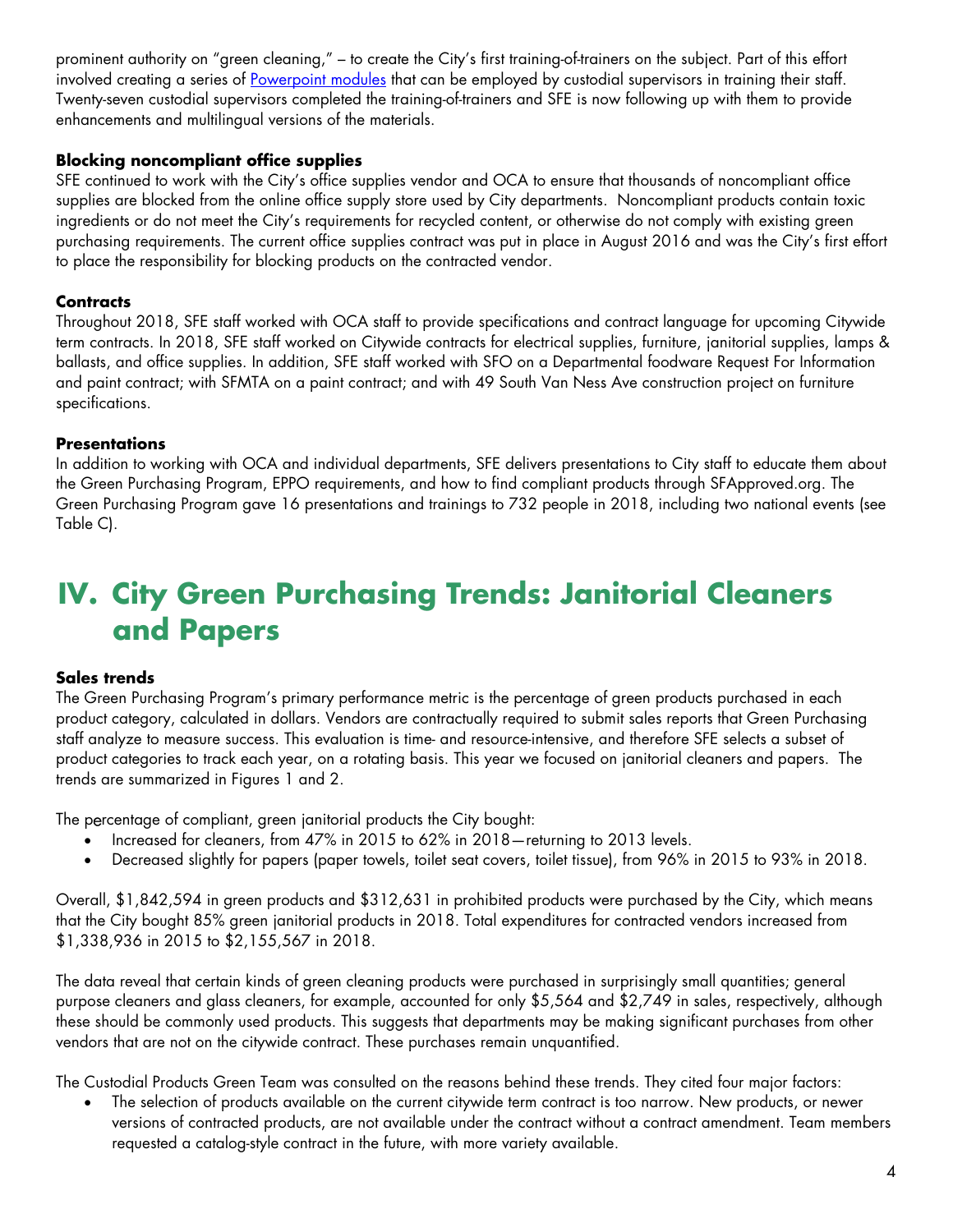- It is easy to purchase via departmental purchasing authority instead of through citywide contracts. Any purchases under \$10,000 can be made independently, as long as they are through City-approved vendors. When product buyers habitually use departmental purchasing authority, they will not be directed to the pre-screened green products available on the citywide contracts.
- There was a change in ownership for a contracted vendor. This caused product name changes and confusion that may have reduced sales.
- There was a lack of product availability for some janitorial paper products. The only replacement products that fit existing dispensers had a lower recycled content and/or lacked certification of "processed chlorine free."



**Figure 1: Quantity of compliant cleaners purchased by the City** 

# **Figure 2: Quantity of compliant janitorial papers purchased by the City**



# **Vendor compliance**

There are currently four vendors listed on the Citywide contract for janitorial cleaners and paper, listed in the table below. Contract language requires these vendors to restrict sales of non-green products, and to submit sales data to the Department. However, as noted above, it is likely that additional janitorial products were purchased from other vendors that are City approved but not on the Citywide janitorial contracts.

Historically, vendor-provided data has been difficult to obtain and is sometimes incomplete and/or inaccurate. This year, data was provided by all four vendors.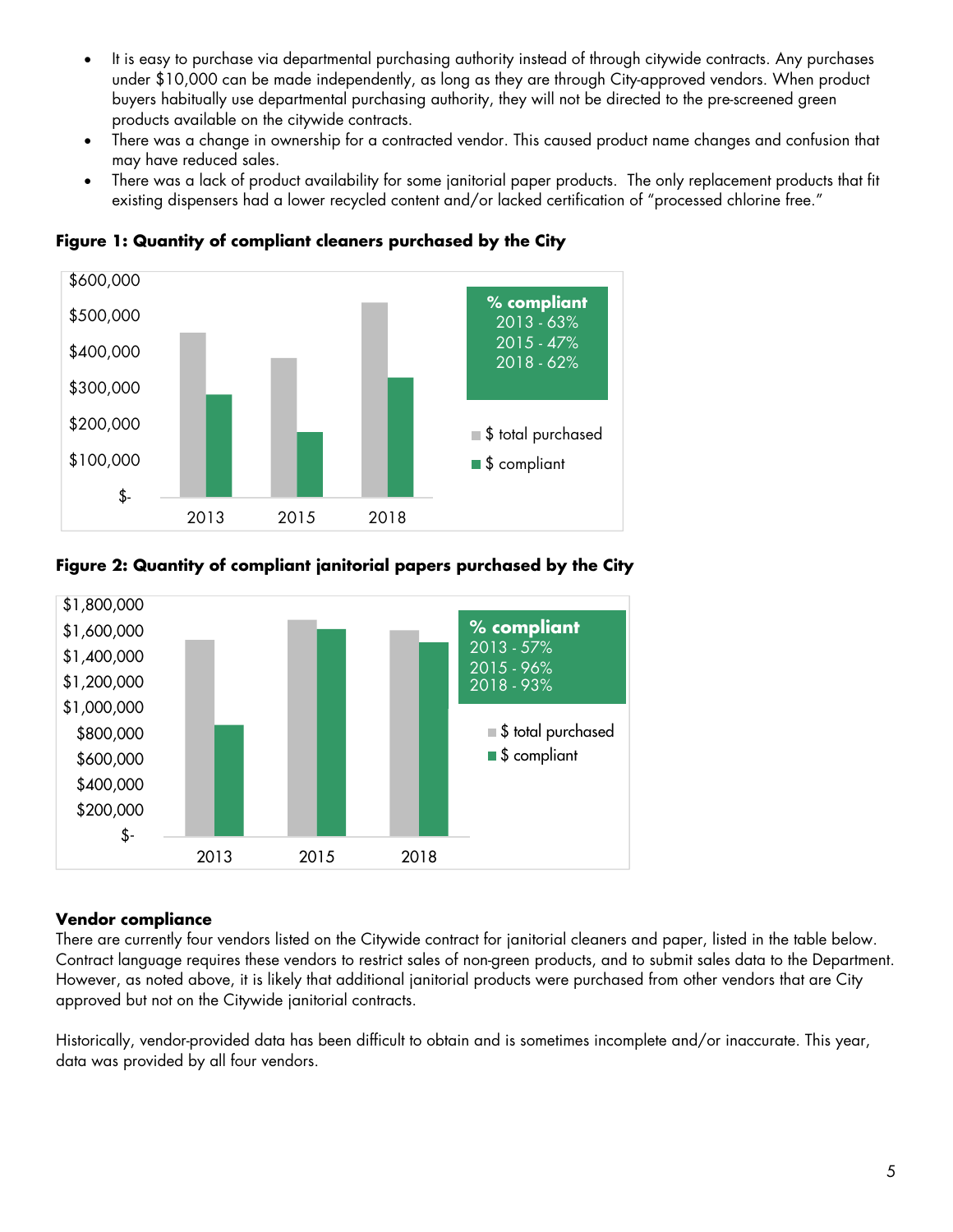| <b>City-contracted vendor</b> | $\%$ green product sold | Total spend on janitorial products |
|-------------------------------|-------------------------|------------------------------------|
| Champion/Maintex              | 62%                     | \$174,364                          |
| *SupplyWorks                  | 77%                     | \$656,754                          |
| United Labs                   | 65%                     | \$243,422                          |
| <b>Waxie Sanitary Supply</b>  | 93%                     | \$1,080,999                        |
| Total                         | 85%                     | \$2,155,540                        |

# **City staff champions**

We recognize and thank these staff at Public Works, who bought the highest percentage of green janitorial products in 2018:

| Staff who purchased highest percentage<br>of compliant cleaners | $%$ areen | \$ green & non-green by staff |        |
|-----------------------------------------------------------------|-----------|-------------------------------|--------|
| John Lee                                                        | 100%      |                               | 76.969 |
| Paul Blauvelt and Jerry Lehane                                  | 100%      |                               | 4.459  |

# **V. Ongoing and Future Activities**

# **Evaluation of the Green Purchasing Program**

The Responsible Purchasing Network (RPN) was contracted to evaluate the City's green purchasing policy and program. RPN had previously created a "Sustainable Procurement Playbook for Cities" and was able to compare the City's green purchasing program to the recommendations in the Playbook. Along with structured interviews of City purchasers and SFE staff, RPN reviewed City policies, staff responsibilities, planning processes, outreach, contracting procedures, and tracking purchases. RPN provided a comprehensive list of recommendations for the Green Purchasing Program. SFE staff have begun implementing some of the recommended actions, such as the convening of an interdepartmental "City Sustainable Purchasing Committee," while continuing to evaluate the feasibility of others.

# **Green information technology policy**

In 2008, San Francisco became the first City in the nation to require that its computer purchases be registered as EPEAT-Gold. EPEAT is a registry of products meeting selected environmental leadership standards, and Gold represents its highest level of leadership. SFE continued working with the SF Committee on Information Technology (COIT) in 2018 to update current IT purchasing requirements, introducing two new product categories: imaging equipment and large video displays. COIT adopted the new policy in January 2019.

# **Third-party tools to create compliant product lists**

City staff must be able to identify products that are compliant with green purchasing requirements. As much as possible, SFE points to robust, green third-party certifications that maintain compliant product lists. SFE creates compliant product lists under very limited circumstances, namely when no green third-party certifications exist or when existing certifications are not stringent enough to meet our needs.

Creating product lists is time-intensive and not sustainable in the long term, requiring extensive communications with manufacturers and sometimes independent laboratory tests for chemicals of concern. SFE continues to explore the availability of online product registries that vet compliant products. SFE also engages with third-party certifications to better align their health and environmental standards with those of the City.

# **Financial Systems Project (FSP)**

FSP is the City's comprehensive, citywide accounting, purchasing, and budgeting system that launched in 2018. SFE continues working with the Controller's Office to integrate green purchasing into FSP to the greatest extent possible.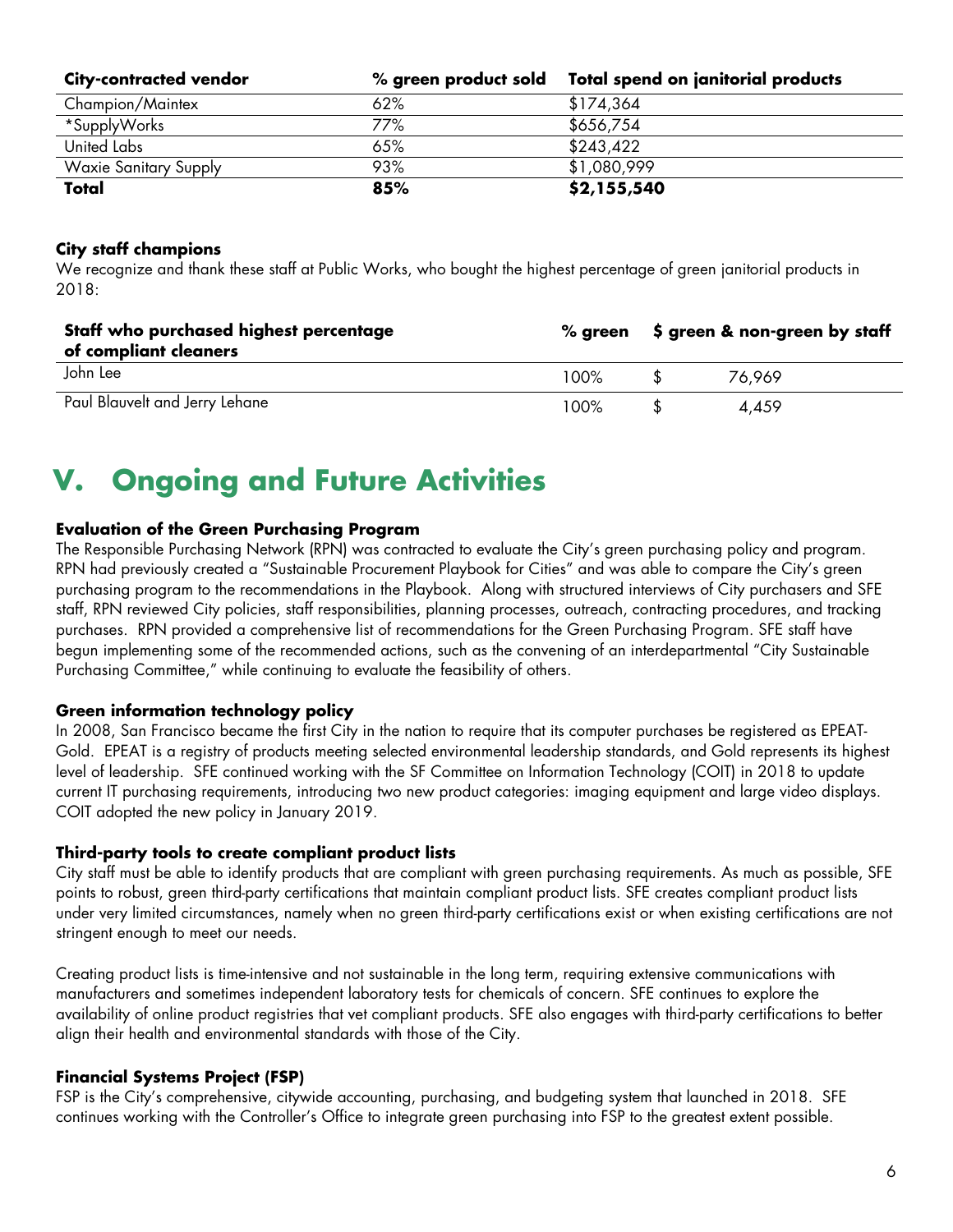# **Table A. Product Categories Deemed "Required"**

# **Choose:**

# $\vee$  Required

Required products meet City requirements for environmental and health impacts, performance and cost. For product categories below, City departments must see links below for compliant products and criteria that products must meet:

**Automotive Fluids** 

• **Fuel** (biodiesel)

### **Building supplies**

- Carpet
- · Pest management services in buildings
- Wood

### **Cleaning Supplies**

- Bags for waste
- · Bags for compostables

#### Cleaners

- Bath cleaners
- Carpet cleaners
- · Cleaner degreasers
- · Dish soap
- Floor cleaners
- Floor finishes and strippers · Furniture polish
- · General purpose cleaners
- Glass cleaners
- · Hand soap
- . Toilet cleaners: acid and non-acid
- · Toilet deodorizers

### **Cleaning supplies**

- Paper towels
- Toilet seat covers
- Toilet tissue

### Electronics

- · Appliances
- · Computers: desktops, laptops, monitors, tablets, thin clients, workstations
- Computer servers
- · Copiers, printers, scanners, and fax machines that are all-in-one
- · Televisions & large digital displays

### Food & Foodware

- Foodware and paper bags
- · Water dispensers

Landscaping

• Landscaping services

Lighting (ballasts, fixtures and bulbs)

#### Office supplies

- · Binders
- <u>Paper</u>
- · Paper products

#### Personal care

• Hand sanitizers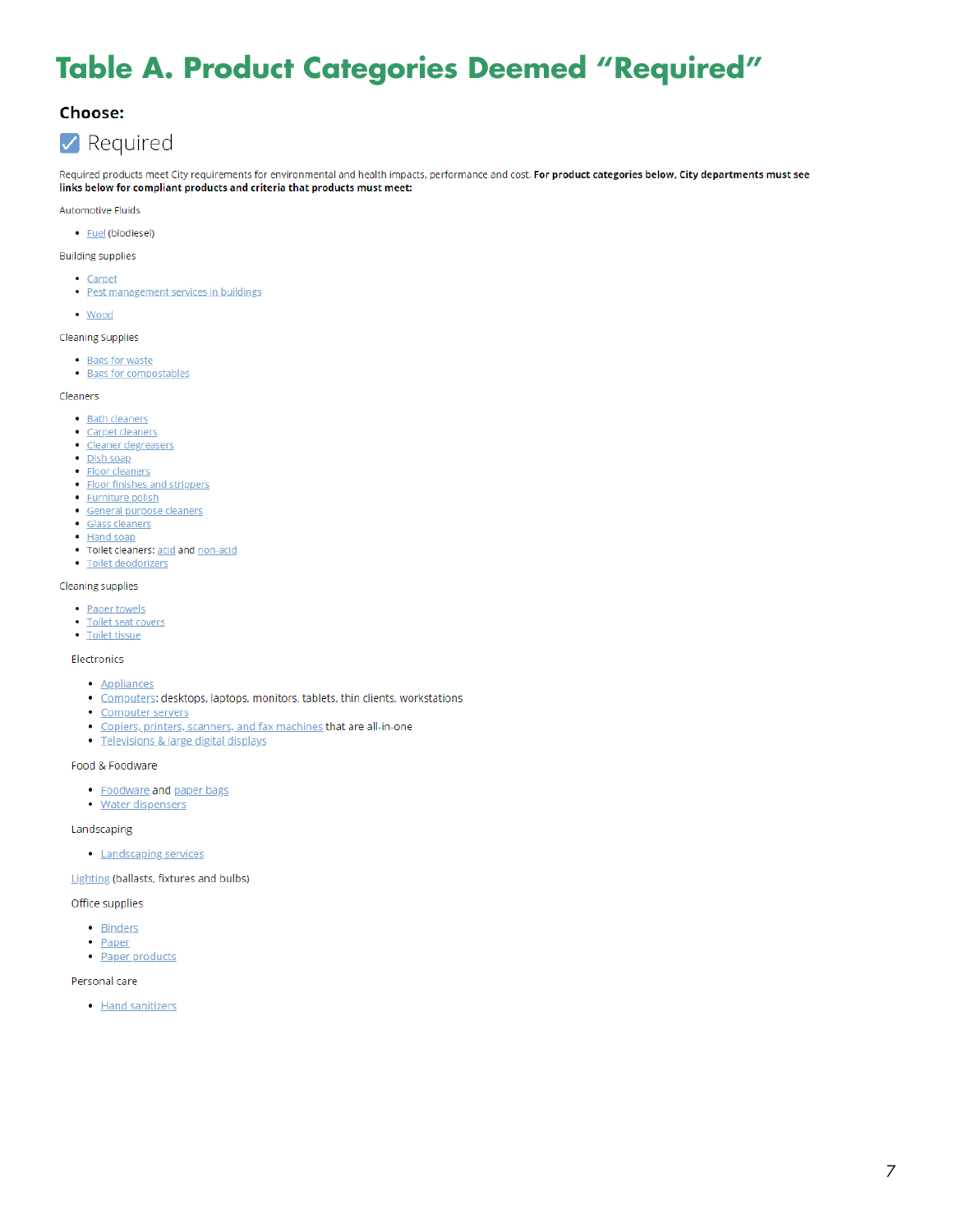# **Table B. All Product Categories on SFApproved.org**

### All categories:

### **Art Supplies**

Barrier Creams (Artist) **Brush Cleaners (Artist)** Mediums and Gessos (Artist) Paints (Artist) Solvents and Oils (Artist) Varnishes (Artist)

### **Automotive**

Parts Washers **Shop Towel Services** Spraying Equipment Vehicles

### **Automotive Fluids**

Fuel Hydraulic Fluid (Biobased) Motor/Engine Oil (Re-refined)

### **Building Supplies & Services**

**Building Materials** Flooring: Carpets & Adhesives Furniture Services for Pest Management in Buildings Services: Moving Wood

### **Cleaners**

**Abrasive Cleaners Bathroom Cleaners** Carpet Cleaners Cleaner Degreasers Dish Soaps **Disinfectants Drain Openers Floor Cleaners** Floor Finishes & Strippers Furniture Polish General Purpose Cleaners **Glass Cleaners** Graffiti Control Hand Soaps **Metal Cleaners** Odor Control Oven Cleaners **Toilet Cleaners (Acid)** Toilet Cleaners (Non-acid) Toilet Deodorizers (Hangers, Pucks)

### **Cleaning Supplies**

**Bags: Compostable Plastic** Bags: Trash Hand Dryers: Electric Microfiber Cleaning Products Paper Towels **Toilet Seat Covers Toilet Tissue** 

### **Electronics**

Appliances Audio Visual Equipment Computer Servers Computers & Monitors Televisions & Large Digital Displays Uninterruptible Power Supplies

**Electronics Cleaners Keyboard Cleaners** 

### **Food & Foodware**

Bags: Paper **Bags: Reusable** Food, Drinks, Catering, Vending Machines Foodware Water: Dispensers & Small Bottles

## Landscaping

Fertilizers **Landscaping Products** Services for Landscaping

### **Lighting**

Compact Fluorescent (CFL) Ballasts Compact Fluorescent (CFL) Bulbs Compact Fluorescent (CFL) Fixtures **Exit Signs Fluorescent Ballasts Fluorescent Fixtures** Fluorescent Tubes High Pressure Sodium (HPS) Bulbs **LED Bulbs** LED Desk & Floor Lamps (Portable Fixtures) LED Electronic Drivers (Power Supplies) **LED Fixtures** LED Flashlights, Night Lights, Head Lamps LED Under-Cabinet & Cove Fixtures Metal Halide Bulbs

### **Lubricants**

Motor/Engine Oil (Re-refined)

### **Office Supplies**

**Batteries Binders Correction Tape** Furniture Markers: Permanent Markers: Whiteboard Paper Products Paper: White, Copy Services: Moving Tape: Paper/Recyclable **Toner Cartridges** 

### **Paints, Thinners & Coatings** Paints (Architectural)

Paints (Traffic)

**Personal Care Hand Sanitizers**